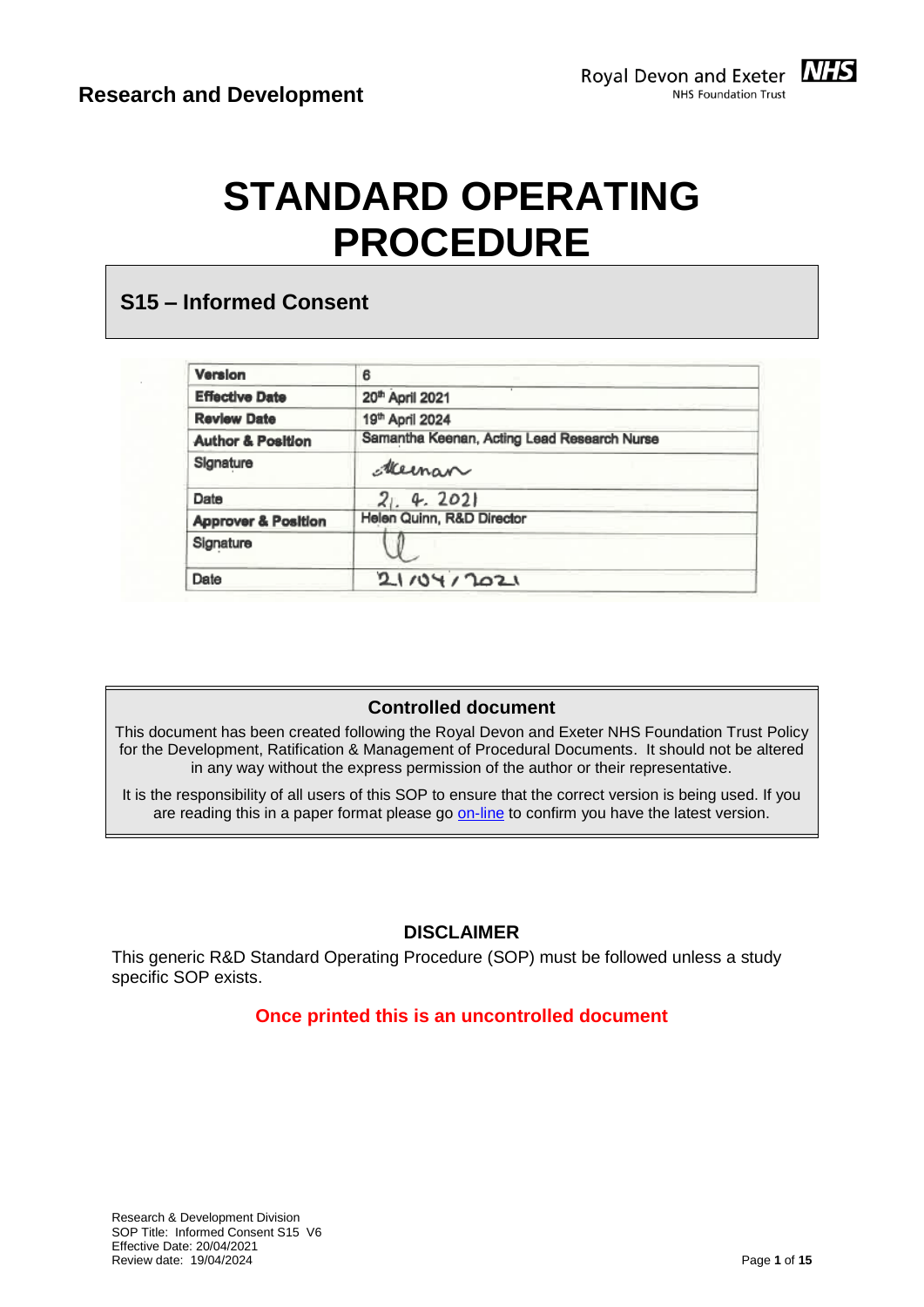| <b>Full History</b> |                |                         |                            |                                                                             |
|---------------------|----------------|-------------------------|----------------------------|-----------------------------------------------------------------------------|
|                     | <b>Version</b> | Date                    | <b>Author</b>              | Reason                                                                      |
|                     | 1.0 Final      | 04 March 2011           | <b>Research Nurse</b>      | Process documented                                                          |
|                     | 2.0 Final      | 20 March 2014           | Lead Research Practitioner | Updated terminology and addition of<br>requirements in process              |
|                     | 3.0 Final      | October <sub>2017</sub> | Lead Research Nurse        | Revised process to include re-<br>consenting;<br>Update into Trust template |
|                     | 4.0 Final      | 19 December<br>2019     | Team Lead                  | 6.1.5 revision                                                              |
|                     | 5.0            | 15 October<br>2020      | Team Lead                  | Update into current SOP template                                            |
|                     | 6              | 18 March 2021           | Lead Research Nurse        | Incorporating HTA referencing in<br>section 6                               |

| <b>Associated Trust Policies/ Procedural</b><br>documents: | S26 Training for Research Staff<br>RD&E Consent Policy Consent to examination<br>or treatment via: https://hub.exe.nhs.uk/a-<br>z/governance/consent/ |
|------------------------------------------------------------|-------------------------------------------------------------------------------------------------------------------------------------------------------|
|                                                            | <b>Research and Development Policy</b>                                                                                                                |
| <b>Key Words:</b>                                          | R&D                                                                                                                                                   |
|                                                            | <b>SOP</b>                                                                                                                                            |
|                                                            | Template                                                                                                                                              |
|                                                            | <b>Work Instruction</b>                                                                                                                               |
| In consultation with:                                      |                                                                                                                                                       |

- Band 6/7 Research Nurses (September 2017)
- Clinical Trials Group (October 2017)
- Quality Assurance Group (October 2017)
- Core team meeting (Dec 2019)
- Quality Assurance Group (March 2021)

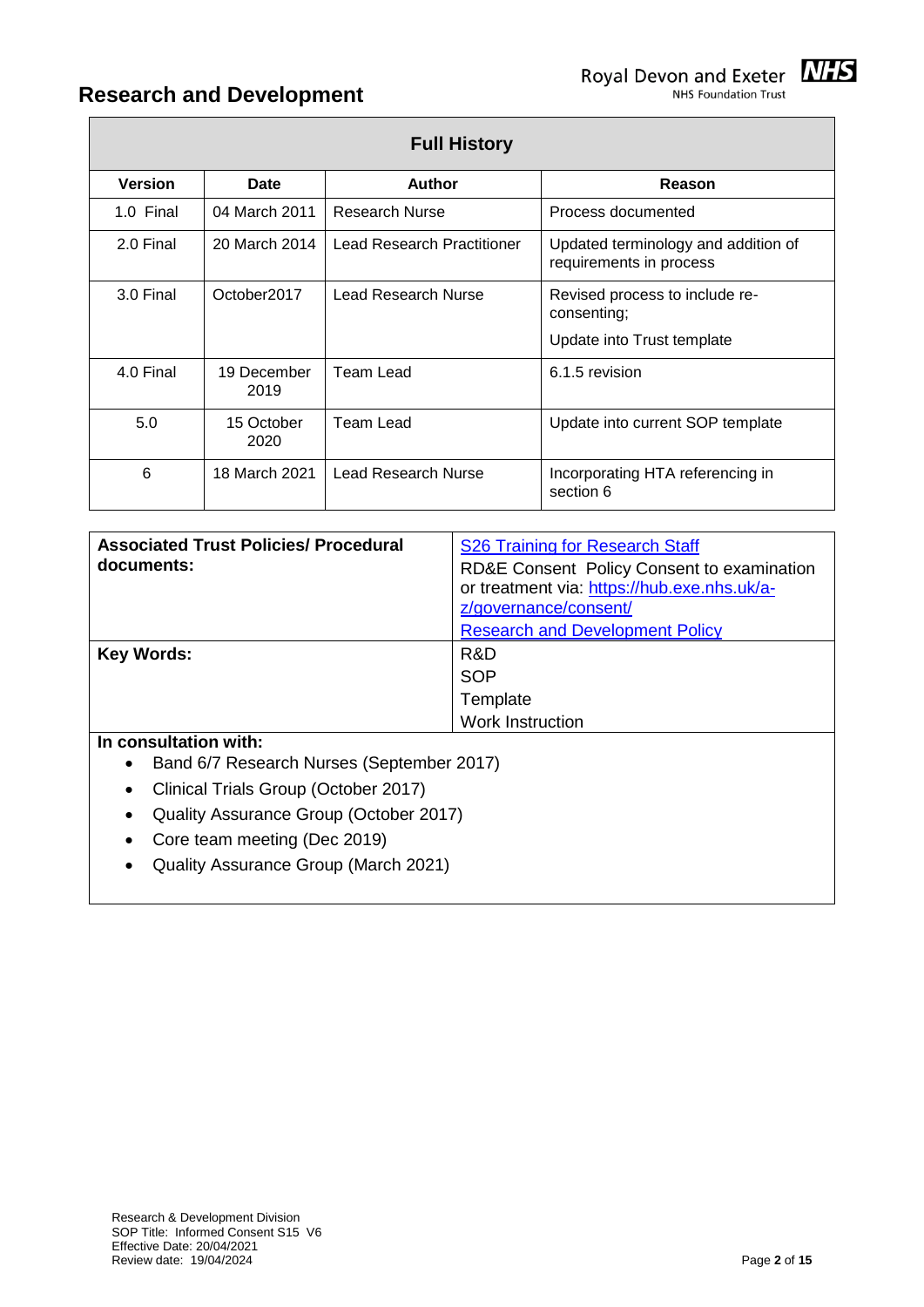

| 1   | <b>INTRODUCTION</b>                                                     | $\boldsymbol{4}$ |  |
|-----|-------------------------------------------------------------------------|------------------|--|
| 2.  | <b>PURPOSE</b>                                                          | 4                |  |
| 3.  | <b>SCOPE</b>                                                            | 4                |  |
| 4.  | <b>DEFINITIONS</b>                                                      | $\boldsymbol{4}$ |  |
| 5.  | <b>DUTIES AND RESPONSIBILITIES OF STAFF</b>                             | 4                |  |
| 6.  | <b>PROCEDURES</b>                                                       | 5                |  |
| 6.1 | How to Delegate Responsibility for Informed Consent                     | 5                |  |
| 6.2 | <b>Information for the Participant</b>                                  | $6\phantom{1}6$  |  |
| 6.3 | <b>The Receiving of Consent</b>                                         | $\overline{7}$   |  |
| 6.4 | <b>Ongoing Procedure throughout the Study</b>                           | 8                |  |
| 6.5 | <b>Consent of Minors</b>                                                | 8                |  |
| 6.6 | Participants with Language, Communication Problems/Comprehension        | 10               |  |
| 6.7 | <b>Adults lacking Capacity</b>                                          | 10               |  |
| 6.8 | <b>Consent in Emergency situations/Deferred Consent</b>                 | 12               |  |
| 6.9 | Consent to research using human tissue and samples                      | 12               |  |
| 7.  | <b>DISSEMINATION AND TRAINING</b>                                       | 12               |  |
| 8.  | <b>MONITORING COMPLIANCE AND EFFECTIVENESS OF THIS SOP</b>              | 13               |  |
| 9.  | <b>ARCHIVING ARRANGEMENTS</b>                                           | 13               |  |
|     | <b>10. REFERENCES</b>                                                   | 13               |  |
|     | Appendix 1 - Table with Hierarchy of Informed Consent for a Minor<br>15 |                  |  |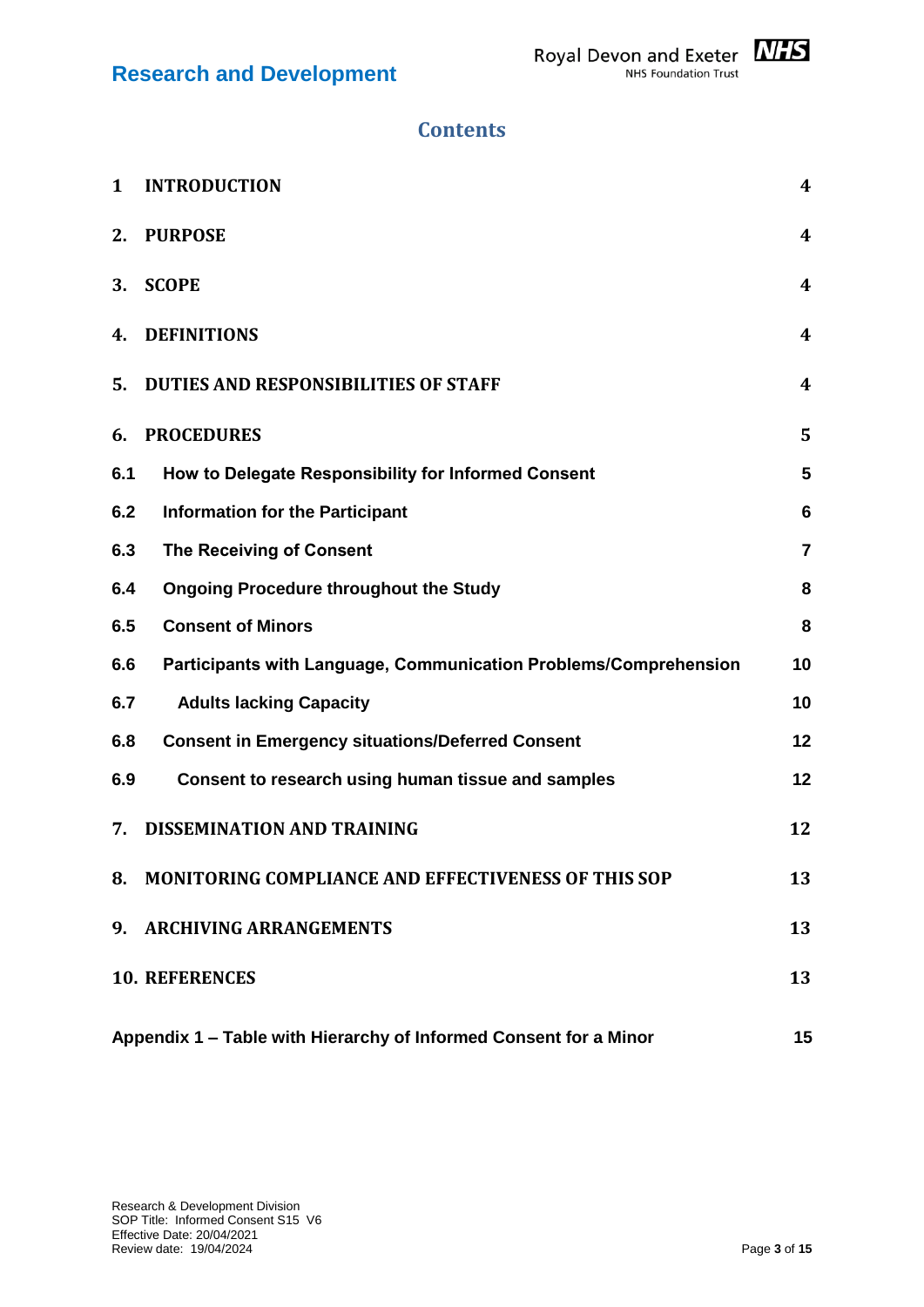

#### <span id="page-3-0"></span>**1 INTRODUCTION**

Informed consent in the context of a research study is a process of information exchange, which involves the giving of information, the discussion and clarification of the information and the receiving of the participant's verbal and written consent. Participants must have given their informed consent prior to participating in any study procedures. The process of obtaining informed consent should be documented in the participant's medical records and a copy of the signed consent form inserted.

#### <span id="page-3-1"></span>**2. PURPOSE**

The purpose of this document is to set out the process of receiving informed consent from research participants within the RD&E Trust including all sponsored and hosted studies

Study participants should not be recruited until all regulatory approvals are in place. For confirmation please email [rde-tr.Research@nhs.net](mailto:rde-tr.Research@nhs.net)

#### <span id="page-3-2"></span>**3. SCOPE**

This SOP applies to all those research staff obtaining written informed consent from a study participant.

#### <span id="page-3-3"></span>**4. DEFINITIONS**

| СI           | Chief Investigator                                     |
|--------------|--------------------------------------------------------|
| <b>CTIMP</b> | Clinical Trial of an Investigational Medicinal Product |
| <b>GCP</b>   | <b>Good Clinical Practice</b>                          |
| GOG          | Governance Oversight Group                             |
| HRA          | <b>Health Research Authority</b>                       |
| <b>ICH</b>   | International Conference on Harmonisation              |
| <b>NMC</b>   | Nursing and Midwifery Council                          |
| PI           | Principal Investigator                                 |
| <b>REC</b>   | <b>Research Ethics Committee</b>                       |
| <b>SOP</b>   | <b>Standard Operating Procedure</b>                    |
|              |                                                        |

#### <span id="page-3-4"></span>**5. DUTIES AND RESPONSIBILITIES OF STAFF**

This SOP is applicable for all clinical trials sponsored and hosted by the Trust and also for non-Trust sponsored trials which do not have their own procedures for consent. This SOP relates to participants who are able to give informed consent for participation in a clinical trial and also sets out the consent procedures for more vulnerable participants (minors and incapacitated adults).

It is the responsibility of the person receiving valid informed consent to ensure that all the applicable regulatory approvals are in place prior to any research activity taking place for that study.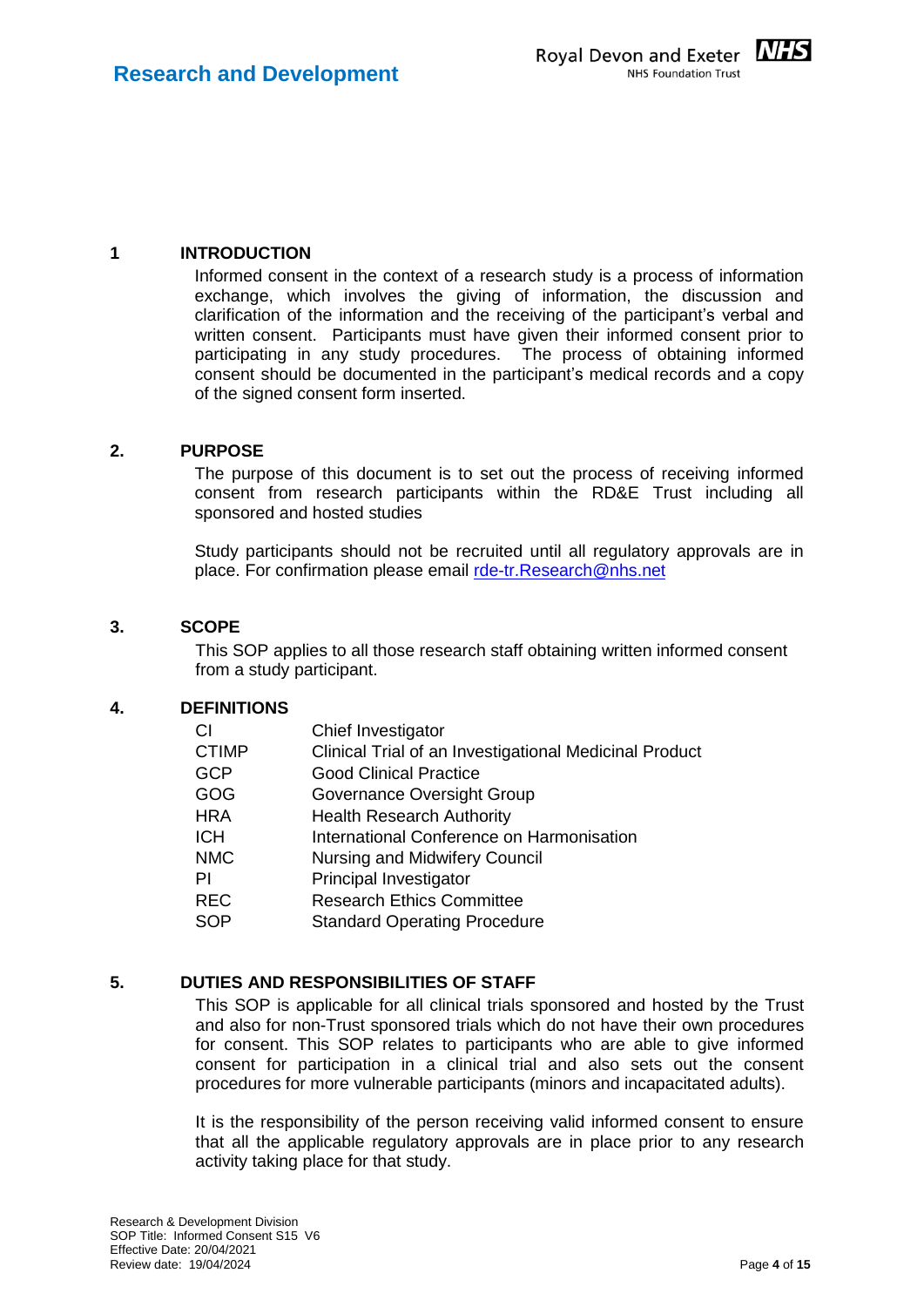

You should refer to the Health Research Authority (HRA) website [http://www.hra.nhs.uk/resources/before-you-apply/consent-and](http://www.hra.nhs.uk/resources/before-you-apply/consent-and-participation/consent-and-participant-information/)[participation/consent-and-participant-information/](http://www.hra.nhs.uk/resources/before-you-apply/consent-and-participation/consent-and-participant-information/) for further information on consent form layout and requirements for participant information sheets.

It is important that this SOP be read and understood before study personnel start receiving consent, but it should also be referred to if any doubt arises regarding the process of informed consent during the study.

#### <span id="page-4-0"></span>**6. PROCEDURES**

#### <span id="page-4-1"></span>**6.1 How to Delegate Responsibility for Informed Consent**

- 6.1.1 It is anticipated that for some studies it will be appropriate for the Chief Investigator (CI) or Principal Investigator (PI) to delegate the process of informed consent to other members of the research team. Where an ethically approved protocol allows other members of the research team to take consent, this will be permitted within the Trust under the following criteria:
	- The designee is prepared to take on this additional responsibility AND feels confident to receive informed consent in line with their Code of Professional Conduct i.e. NMC or other professional organisational guidelines (if applicable).
	- S/He has a comprehensive understanding of the study, potential pharmacological interactions/treatment toxicities and the associated disease area. The designee should be fully aware of the risks and potential benefits of taking part in the clinical trial. S/he should be qualified by experience and/or should have received appropriate training for this study. All training must be documented.
	- The delegation of responsibility should be documented on the Study Delegation Log/Site Responsibility Log.
	- The process has been approved by the relevant Research Ethics Committee (REC) and Trial Sponsor.
	- An effective line of communication is maintained back to the CI/PI who is ultimately the person responsible for the participant's care and for ensuring that participants have fully understood what they are consenting to.
- 6.1.2 It should be noted that receiving informed consent is a separate procedure from checking eligibility, and where eligibility must be confirmed by the PI or a registered doctor, this cannot be delegated to a research nurse or practitioner but must be conducted and documented prior to receiving informed consent.
- 6.1.3 Any other research personnel involved in giving information during the informed consent procedure should also sign and personally date the informed consent form.
- 6.1.4 All persons who obtain written informed consent must have a copy of their signed and dated CVs in the Study Site File and must have completed the Study Delegation Log/Site Responsibility Log, which is also signed and dated by the CI/PI.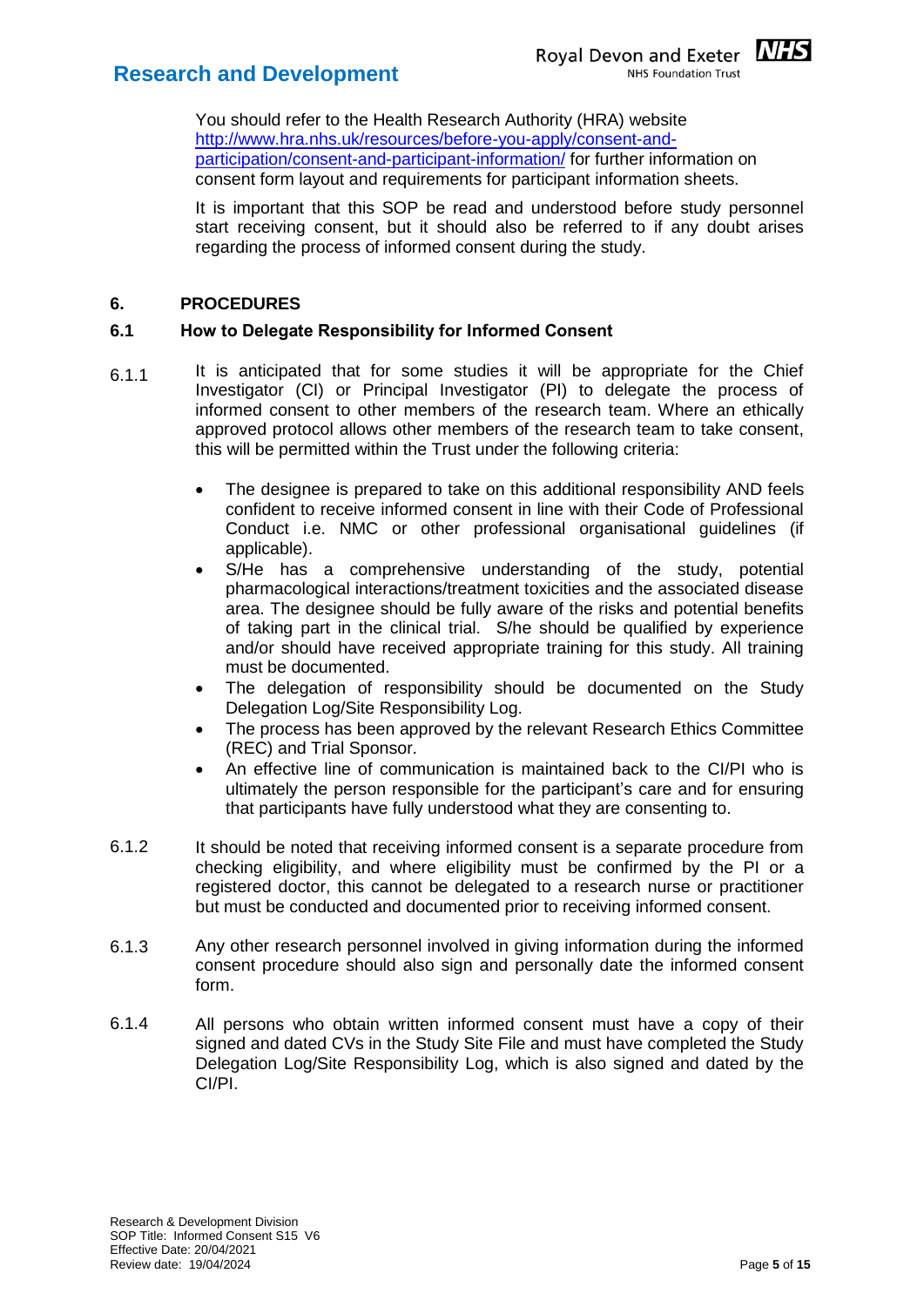

6.1.5 All persons obtaining written informed consent must have appropriate training and/or documented competency sign off. If this is a CTIMP this needs to be a registered health care practitioner and within their scope of practice. The role should be delegated by the Principle Investigator of the study and recorded on the delegation log

#### <span id="page-5-0"></span>**6.2 Information for the Participant**

- 6.2.1 Participant information should be provided to potential study participants in both an oral and written form.
- 6.2.2 [ICH GCP \(4.8.10\)](https://ichgcp.net/4-investigator) describes what you should explain to the research participant during the discussion prior to them consenting to participate in a trial and what should be contained within the written informed consent form (or any other written information relating to the trial).

You should check that the oral information reflects any written information provided to participants, both of which should include explanations of the following:

- A statement that the trial involves research.
- The purpose of the trial.
- The trial treatment(s) and the probability for random assignment to each treatment.
- The trial procedures to be followed, including all invasive procedures.
- The participant's responsibilities.
- Those aspects of the trial which are experimental.
- The reasonably foreseeable risks or inconveniences to the participant and, when applicable, to an embryo, foetus or nursing infant.
- The reasonably expected benefits. When there is no intended clinical benefit to the participant, the participant should be made aware of this.
- Alternative procedure(s) and course(s) of treatment that may be available and their important potential benefits and risks.
- The compensation and/or treatment available to the participant in the event of trial-related injury.
- The anticipated prorated payment, if any, to the participant for participating in the trial.
- The anticipated expenses, if any, to the participant for participating in the trial.
- That the participant's participation in the trial is completely voluntary and that the participant may refuse to participate or withdraw from the trial, at any time, without penalty or loss of benefits to which the participant would otherwise be entitled and without affecting their future care.
- That the monitor(s), the auditor(s), the  $IRB/IEC$ , and the regulatory authority(ies) will be granted direct access to the participant's original medical records for verification of clinical trial procedures and/or data, without violating the confidentiality of the participant, to the extent permitted by the applicable laws and regulations and that, by signing a written informed consent form, the participant or the participant's legally acceptable representative is authorising such access.
- That the participant's General Practitioner will also be informed in writing of their participation in the study, if required. By signing the informed consent form, the participant or the participant's legal representative is authorising such access.
- That records identifying the participant will be kept confidential and, to the extent permitted by the applicable laws and/or regulations, will not be made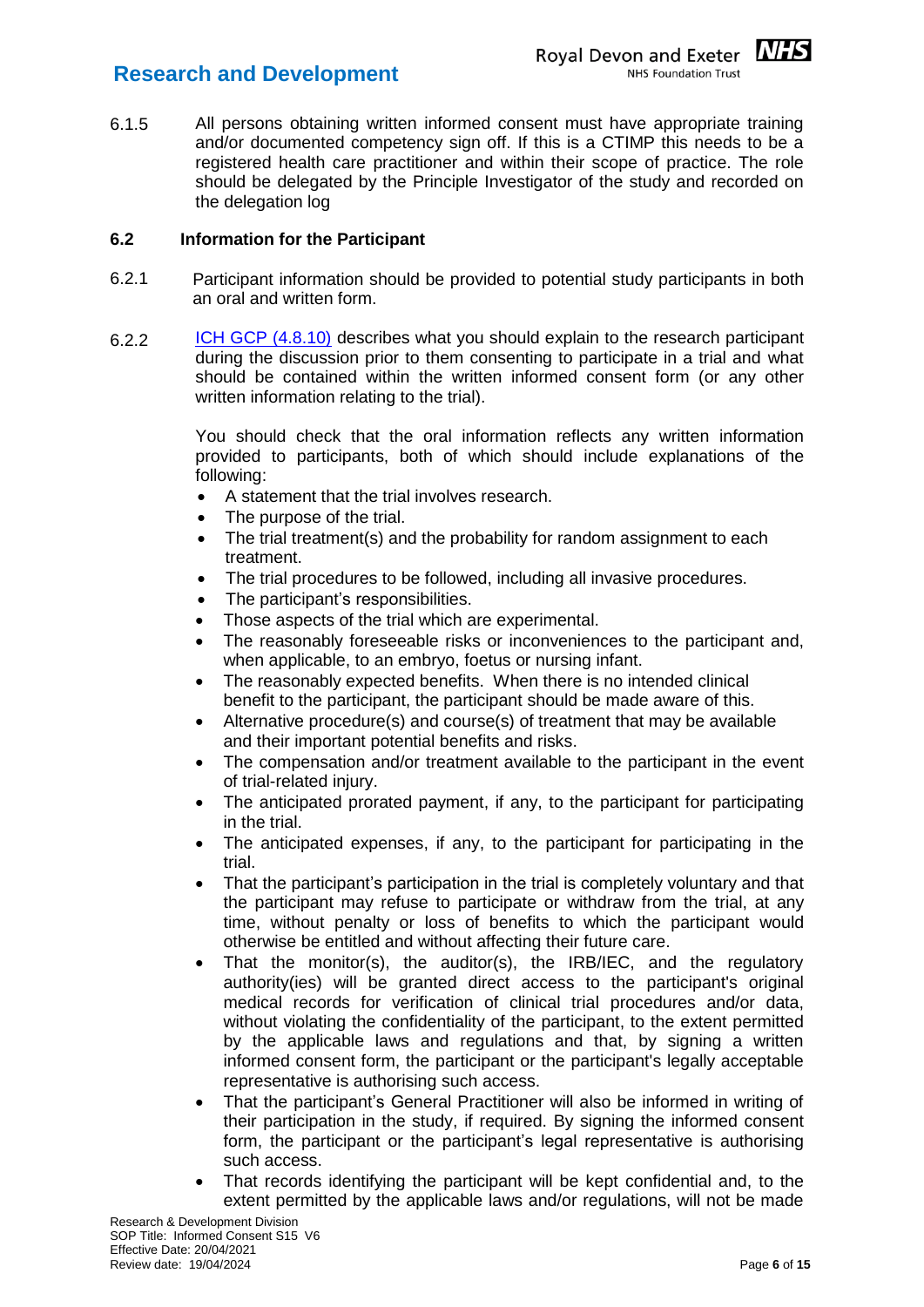

- That the participant/legal representative will be informed in a timely manner if any information becomes available that may be relevant to the participant's willingness to continue to participate in the trial.
- The person(s) to contact for further information regarding the trial and the rights of trial participants, and whom to contact in the event of trial-related injury.
- The foreseeable circumstances and/or reasons under which the participant's participation in the trial may be terminated.
- The expected duration of the participant's participation in the trial.
- The approximate number of participants involved in the trial.

#### <span id="page-6-0"></span>**6.3 The Receiving of Consent**

- 6.3.1 The person receiving informed consent must ensure they are completely familiar with all aspects of the clinical trial as described in the latest version of the protocol and approved by the REC. Consideration should also be given as to whether it is even appropriate to approach a particular individual with a request to participate in a study. Those receiving consent should consider whether there are factors present which may impair a participant's capacity at that time point.
- 6.3.2 The person receiving Informed Consent must have to hand copies of the participant information sheet and informed consent form for the study using the current version approved by the REC, together with any documents that the participant may need to use e.g. diaries.
- 6.3.3 All prospective study/research participants should be given information regarding the study in a suitable area. Respect and dignity of the participant should be taken into consideration prior to the consent process being performed and a private area sought if required.
- 6.3.4 Participants who potentially fulfil the inclusion criteria will be identified and approached. A verbal explanation of the study must be given to the participant (and friends and family if appropriate), and if necessary diagrams may be used to explain the study. Time for questions throughout the discussion must be given and questions adequately addressed.
- 6.3.5 The person taking informed consent should then provide the participant with a written information sheet (which should be localised to participating site).
- 6.3.6 Participants should be given adequate time, usually at least 24 hours, unless otherwise stated in the protocol, to read the information sheet and to discuss with any family and friends (except in the case of acute/ emergency studies), prior to agreeing to participate. The participant should not be coerced to participate in the study.
- 6.3.7 Once the participant has had time to read the information sheet and has had any questions regarding their participation answered satisfactorily, then the person taking informed consent will ask them to sign the written informed consent form relating to the study. The informed consent form must be personally signed and dated by the person receiving consent and the participant. Each should also clearly print their name by their signature. The boxes at the side of each statement on the written informed consent form should be initialled by the participant.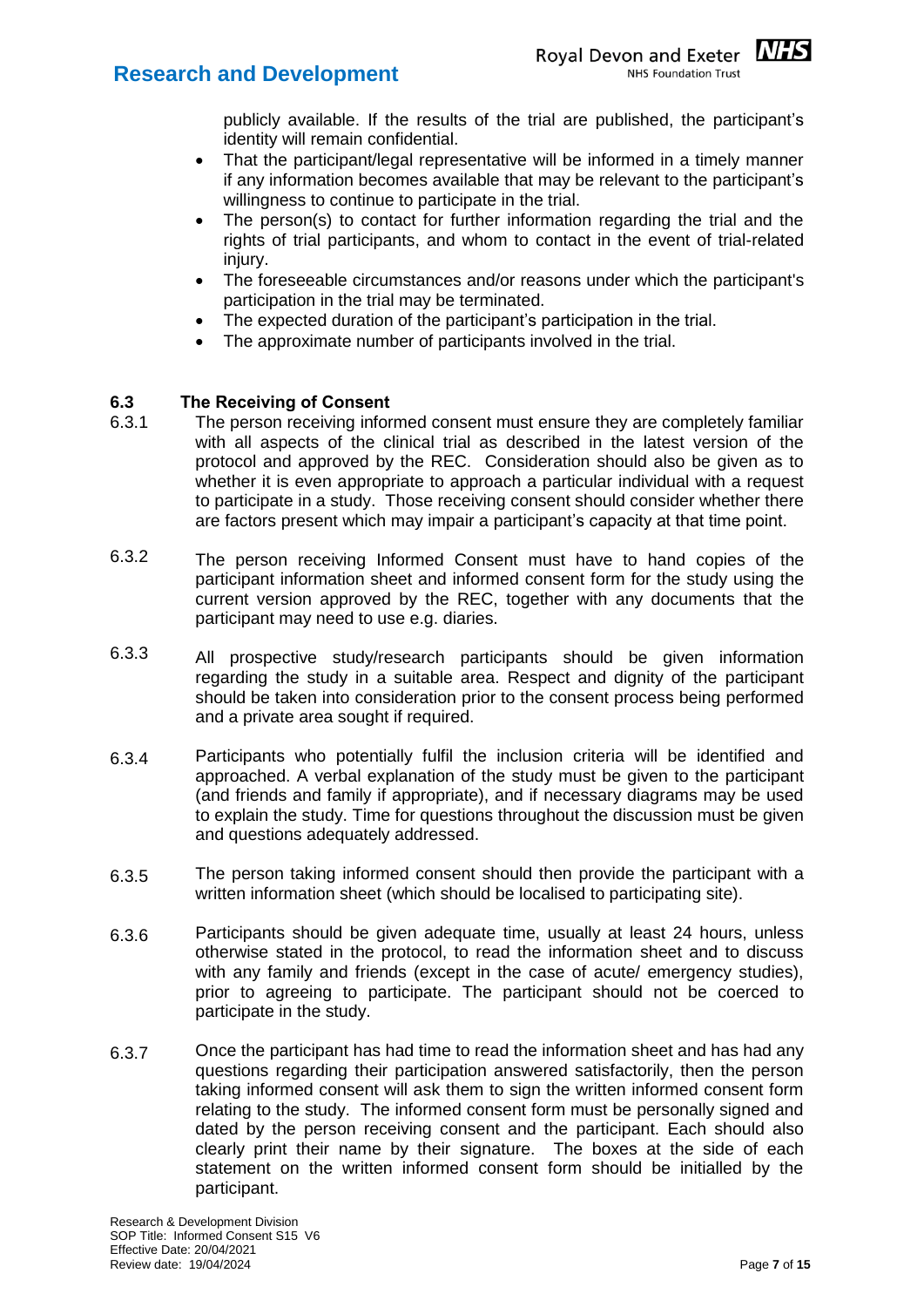

- 6.3.8 Once all parties have signed the informed consent form, the participant should receive a copy of the signed and dated consent form, information sheet and any other written information provided to the participants. The original should be placed in the Site File/Trial Master File, with a copy in the participant's medical notes if applicable.
- 6.3.9 Documentation of any study procedure should be attributable, legible, contemporaneous, original, accurate, and complete. Therefore the timing and signing of the consent form, relative to study enrolment and the initiation of study procedures, is subject to audit by regulatory bodies. It is essential to record dates correctly on the Informed Consent form and in the participant's medical notes. The staff member receiving consent should clearly document the process of Informed Consent undertaken with the participant in the participant's medical notes.
- 6.3.10 The consent form must be signed by the study participant, or their legal representative, before any aspect of their involvement in the study begins.

#### <span id="page-7-0"></span>**6.4 Ongoing Procedure throughout the Study**

- 6.4.1 The informed consent process does not cease once the consent form has been signed; informed consent to remain in the study should be checked with the participant at each subsequent visit. The practice of giving information about the study to participants should be an on-going process performed by all members of the research and/or multidisciplinary team (as appropriate). This is particularly significant with the introduction of protocol amendments and the availability of important new information that may be relevant to the participant's willingness to continue participation in the study. In these circumstances it may require the study participant to re-consent on the amended consent form in order to continue involvement in the study. If the participant is re-consented to a study this must be documented in the participant's medical notes and a copy of the new Informed Consent form should be given to the participant, a copy placed in the Medical Notes and the original placed in the Site File. For Healthy Volunteer studies, where Medical Notes may not be appropriate or available, the information regarding re-consent should be filed in the Trial Master File.
- 6.4.2 All participants must be provided with contact details where they may obtain further information about the study. This will either be the CI/PI's number or a contact number of a member of the study team.

#### <span id="page-7-1"></span>**6.5 Consent of Minors**

- 6.5.1 In accordance with The Medicines for Human Use (Clinical Trials) Regulations 2004 a minor means a person under the age of 16 years and will be treated as such until they turn 16. Where a minor reaches the age of 16 during the conduct of a clinical trial they should be re-consented (using the appropriate participant information sheets and informed consent forms) where their participation on the clinical trial is continued.
- 6.5.2 There are a number of separate factors that must be considered when taking assent from minors (to participate in a clinical trial) in addition to the above criteria for persons able to provide informed consent. Assent is defined as the child or young person's permission or affirmative agreement to participate in research and requires that children have an understanding of the research process and are informed about what they are expected to do.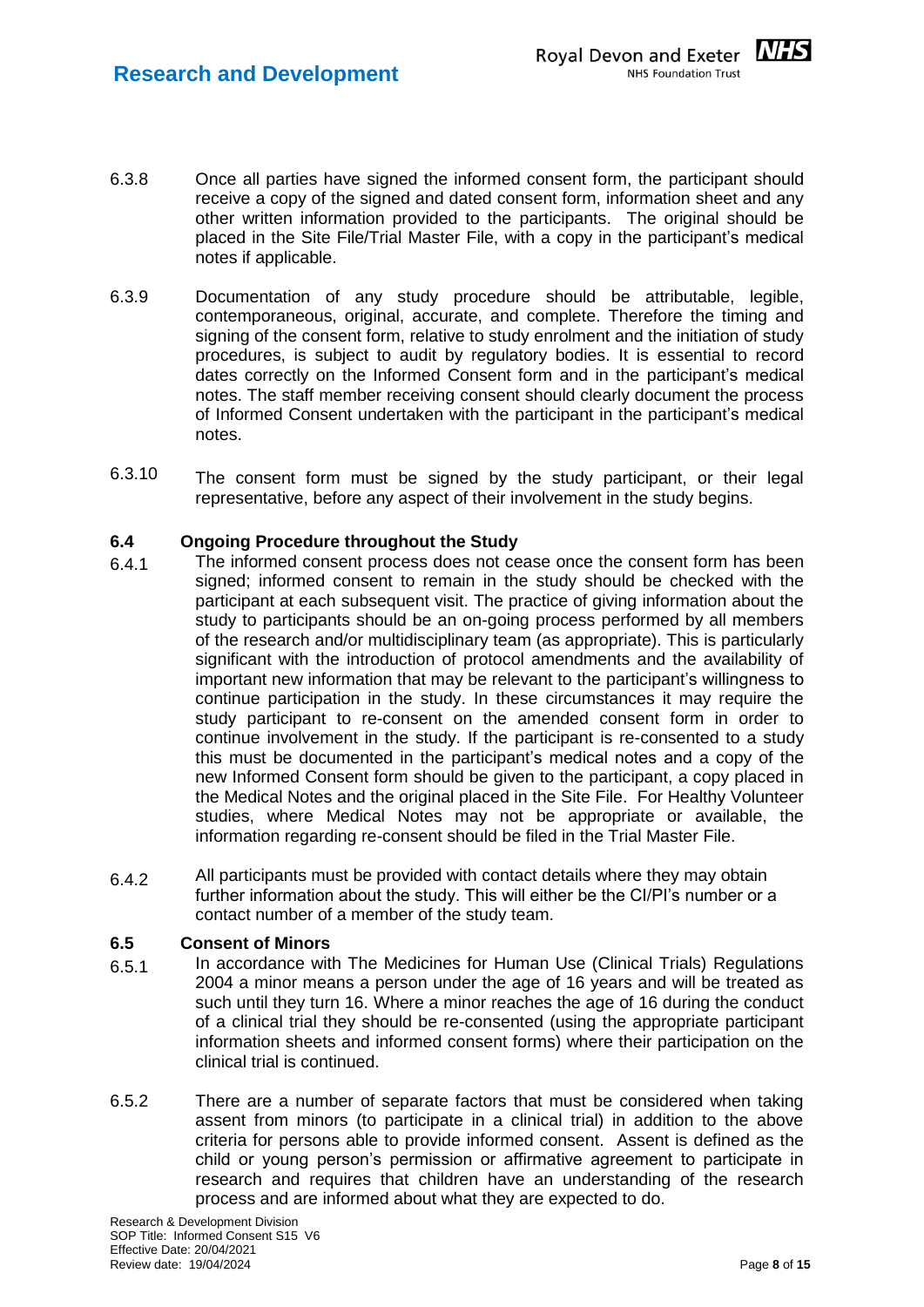- It is essential that the clinical study relates directly to a clinical condition from which the minor suffers or is of such a nature that the study can only be carried out on minors.
- It is important to show that there will be some benefit for the group of participants involved in the study and that the clinical study is necessary to validate data obtained in other clinical studies involving persons able to give assent or by other research methods.
- The clinical study needs to be designed to minimise pain, discomfort, fear and any other foreseeable risk in relation to the disease and the minor's stage of development. Continuous monitoring throughout the study of such risks and/or distress must take place. The interests of the minor must always prevail over the interest of science.
- A full explanation of the study including the objectives, risks, inconveniences and all the conditions associated with the study must be given to the person with parental responsibility for the minor in order that they provide informed consent for the minor to participate in the study. If they are unable to be contacted due to the emergency nature of the treatment provided as part of the study, then a legal representative for the minor must have had an interview with the CI/PI or another member of the study team in which they have been given the opportunity to understand the objectives, risks and inconveniences and be able to provide consent to the minor taking part. A contact number for the research team must be given in order for them to obtain further information regarding the study should they wish to do so.
- It is important for the minor to be given information regarding the study according to his/her level of understanding (from staff who have experience in dealing with minors) and the person taking assent must respect their wishes. In cases where the child has been involved and is judged competent to give assent then he/she should also sign the form. It is also good practice to document the child's view where they are not judged competent to give assent.
- The person with parental responsibility for the minor, and the minor themselves, must be made aware that they can withdraw from the study at any time without any detriment to future care.
- No incentives or financial inducements must be given except for compensation in the event of injury or loss.

See Appendix 1 for Hierarchy of Informed Consent for a Minor, as detailed in the MHRA Grey Guide 2013.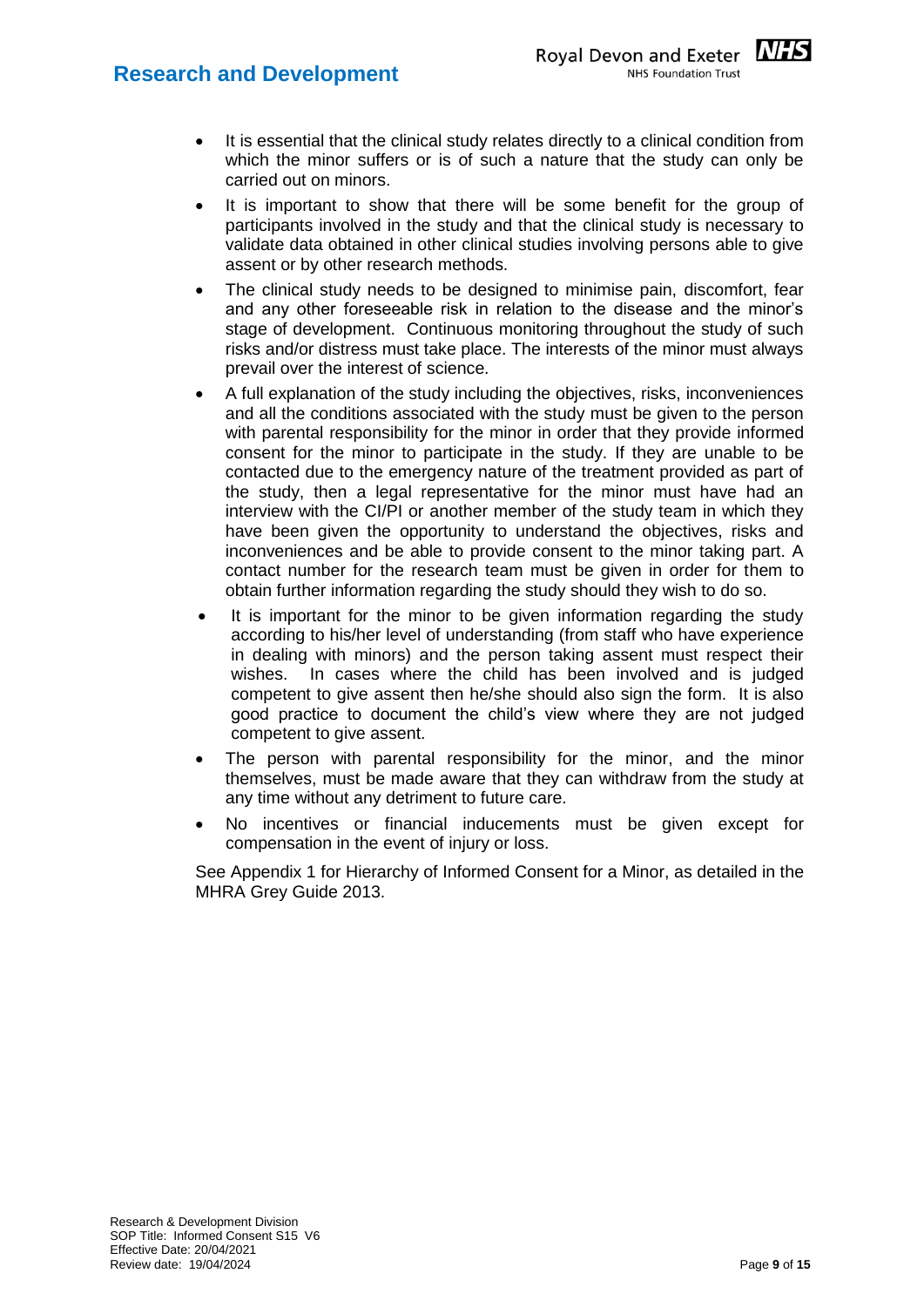<span id="page-9-0"></span>

- 6.6.1 The legal position is that adults must be presumed capable of taking decisions unless the opposite has been demonstrated. This applies just as much to people with learning disabilities as to any other adult. Where there are comprehension or communication difficulties then participants must be given all appropriate help to enable them to make their own decisions e.g. using visual aids, sign language etc.
- 6.6.2 If a decision is taken to enrol participants with communication problems or comprehension difficulties then investigators must have a clear plan about how these matters will be managed and documented in the consent process. For example, if the difficulties are due to visual impairment then the information sheet can be read to the potential participants and audio recorded at the same time to provide a copy for the participant to keep.
- 6.6.3 Where there are communication difficulties, a relative or an independent participant's advocate should be involved in the consent process. The latter's role is to help the prospective participant express their views. Therefore two types of information sheet may be required: one for the relative and one for the participant. The latter should be designed to overcome or minimize some of the communication problems, for example, a pictorial information sheet for the research participant. Sufficient time must be allowed for the person seeking consent to explain and discuss the proposal with the participant and the relative or advocate, and for the relative or advocate to discuss with the prospective participant.
- 6.6.4 Best endeavours will be made to provide consent forms and participant information sheets translated into another language where required. If this is not possible a translator will sign the consent form indicating that they have been present and involved during the process.
- 6.6.5 For the consent to be valid the research participant must always be able to communicate their decision. If the person is unable to sign or to mark the consent form so as to indicate his/her consent, then consent may be given orally in the presence of at least one witness, usually a relative or patient advocate. The role of the relative or advocate in the consent process, for example, acting as a witness or explaining the trial to the participant, must be documented in the medical records. Consent could also be recorded to provide a complete record with a copy of the tape for the participant.

All hospital staff who provide information and request consent from participants with communication problems or comprehension difficulties must be appropriately trained and experienced with such participants.

The Research Ethics Committee and the Sponsor must agree the plan, including the delegation of responsibilities.

#### <span id="page-9-1"></span>**6.7 Adults lacking Capacity**

6.7.1 The definition of an incapacitated adult under the Medicines for Human Use (Clinical Trials) Regulations 2004 is *"an adult unable by virtue of physical or mental incapacity to give informed consent"*.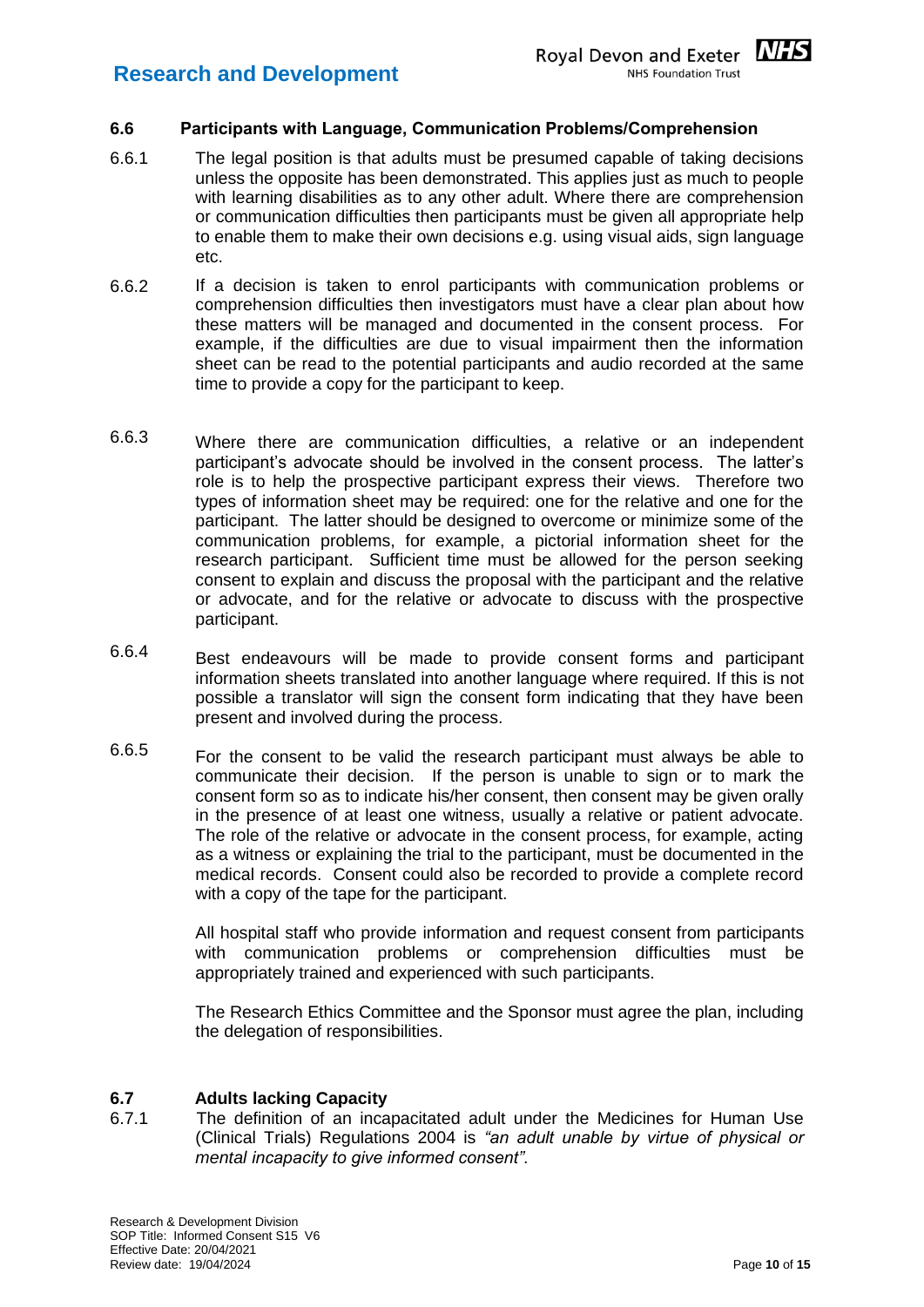- 6.7.2 For Clinical Trials the Medicines for Human Use Act supersedes the instructions in the Mental Capacity Act 2005.
- 6.7.3 For all Non-CTIMP studies, the Mental Capacity Act 2005 must be followed.
- 6.7.4 Legally, adults must be assumed to be capable of taking decisions unless the opposite has been demonstrated for a particular decision. Where doubt exists, the CI/PI or another experienced clinician/practitioner should formally assess the capacity of the individual to make an informed decision about participation in a research project. This assessment and the conclusions should be recorded in the medical records. A participant is deemed to lack legal capacity to consent or refuse only when they cannot be helped to reach their own decision with memory aids or sign language for example.
- 6.7.5 When taking the decision about the enrolment of an adult who is unable to provide informed consent for his/herself (for participation in a clinical trial) it is important that the CI/PI ensures that:
	- The study relates directly to a life threatening or debilitating clinical condition from which the participant suffers and that there are grounds for expecting that the study procedure/intervention to be tested in the study will produce a benefit to the participant, outweighing the risks or producing no risks at all.
	- The clinical study must be essential to validate data obtained in other clinical studies involving persons able to give informed consent or by other research methods.
	- The clinical study needs to be designed to minimise pain, discomfort, fear and any other foreseeable risk in relation to the disease and the cognitive abilities of the participant and continuous monitoring throughout the study of such risks and/or distress must take place. The interests of the participant must always prevail over the interest of science.
	- No one can currently consent to research on behalf of an incapacitated adult. The research investigator must however identify a legal representative who can be consulted about the involvement of the participant in the study. If no suitable personal legal representative (e.g. relative) is available then a professional legal representative may be approached (e.g. doctor primarily responsible for medical treatment or a person nominated by the trust). However, this representative must not be connected with the conduct of the trial in any way. Where a legal representative has been appointed, they must have an interview with a member of the study team to understand the objectives, risks, inconveniences/discomforts and associated conditions for the study and be provided with a contact number for the study team should they wish to ask further questions about the study. The legal representative must be informed of their right to withdraw the participant at any time resulting in no detriment to care or treatment for the participant.
	- Participants should not be enrolled into the trial if it is contrary to a formal advance decision or any other form of statement made in advance by the participant whilst competent. This does not have to be in writing and an investigator should take reasonable steps to find out if there are any advance wishes by consulting relatives. Any participant's 'dissent' must always be respected throughout, especially in non-therapeutic research, even if they do not have the legal capacity to refuse.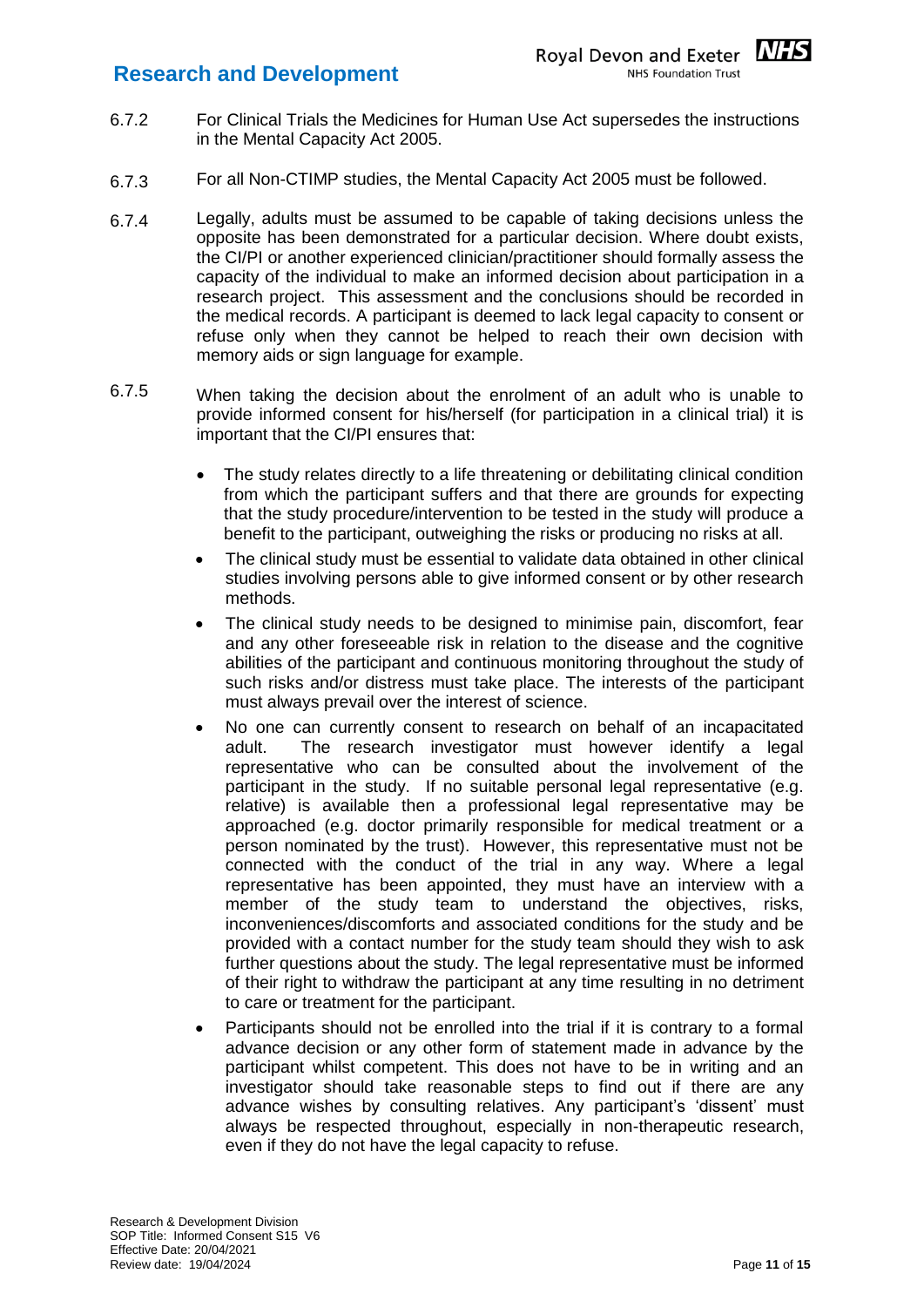- The participant must also be given information regarding the study according to their level of understanding. For those participants able to form an opinion based on the information provided, their wish to participate must be respected by the person taking consent.
- The role of the patient's advocate, their relationship to the participant and the response of the participant should be documented. The opinion of the patient's advocate about enrolment should be formally documented and a written and signed statement obtained.
- No incentives or financial rewards must be used to influence a participant to participate (or the participant's legal representative to agree to participation on their behalf) in a study other than provision for compensation in the event of loss or injury.

#### <span id="page-11-0"></span>**6.8 Consent in Emergency situations/Deferred Consent**

- 6.8.1 In emergency situations, where prior consent of the participant is not possible, the consent of the participant's legally acceptable representative, if present, should be requested. When prior consent is not possible, and the participant's legally acceptable representative is not available, enrolment of the participant should require measures described in the protocol and/or elsewhere, with documented favourable opinion by the REC to protect the rights, safety and well-being of the participant and ensure compliance with applicable regulatory requirements.
- 6.8.2 The participant or their legal representative should be informed about the study as soon as possible and consent to continue and other consent as appropriate should be requested.

#### <span id="page-11-1"></span>**6.9 Consent to research using human tissue and samples**

All research involving the acquisition of human tissue and samples should be undertaken in accordance with the [HTA Code of Practice: Guiding Principles](https://content.hta.gov.uk/sites/default/files/2020-11/Code%20A.pdf)  [and the Fundamental Principle of Consent.](https://content.hta.gov.uk/sites/default/files/2020-11/Code%20A.pdf) The consent should make it clear to the participant what will happen to their samples and if they are being asked to gift their samples for research other than the study to which they are consenting and if so how long the samples will be held for and that they will be disposed of appropriately at the end of this period of time.

#### <span id="page-11-2"></span>**7. DISSEMINATION AND TRAINING**

- 7.1 This SOP and associated templates and forms will be uploaded to the RDE Research website shortly after having been released.
- 7.2 All staff whose activities are participant to this SOP should ensure that they take time to read and understand the content of this SOP.
- 7.3 *If applicable, a training log within the Investigator Site File/Trial Master File should be completed to document that members of staff have read and understood the contents of this SOP.*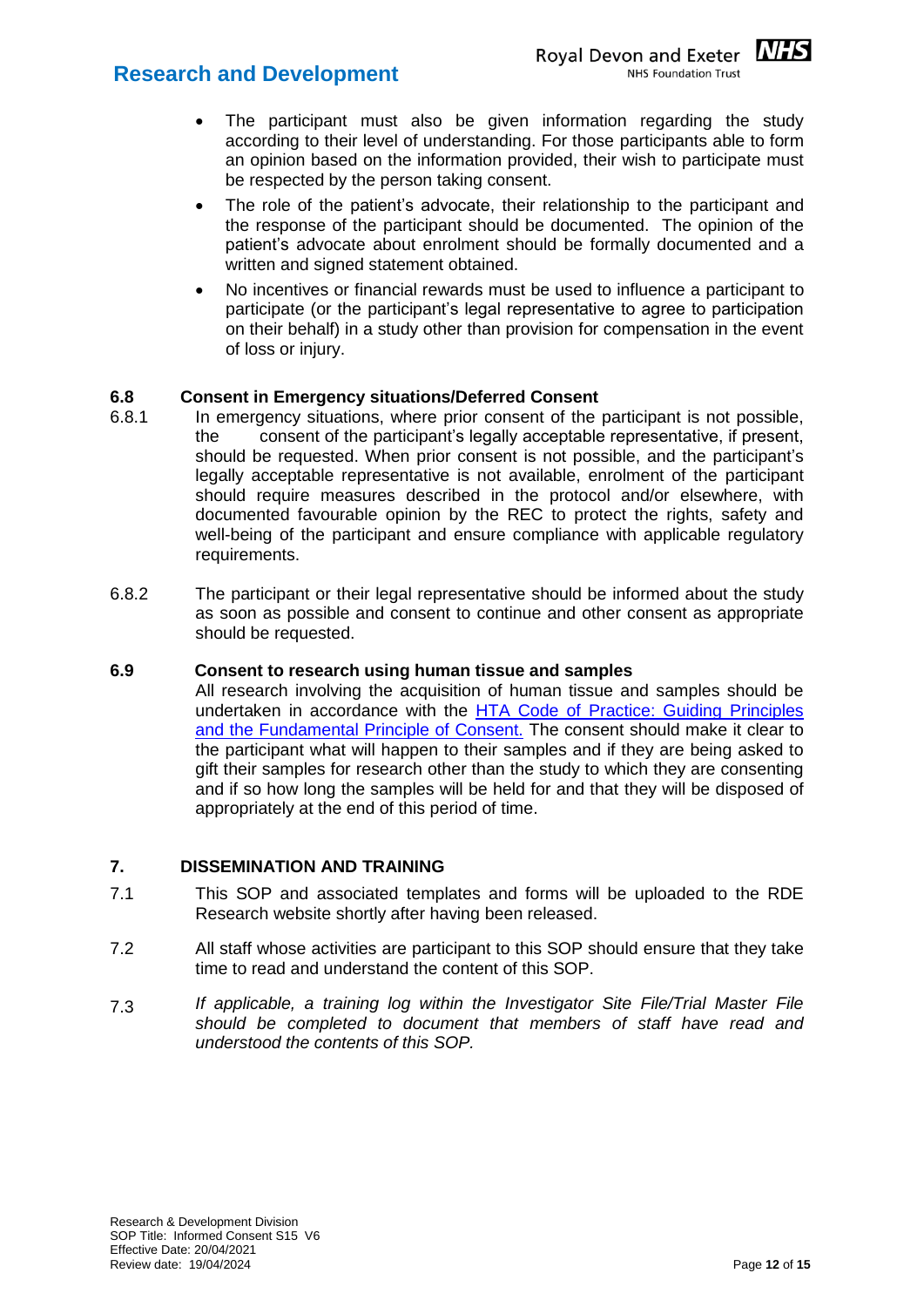

#### <span id="page-12-0"></span>**8. MONITORING COMPLIANCE AND EFFECTIVENESS OF THIS SOP**

In order to monitor compliance with this SOP, the auditable standards will be monitored as follows:

| <b>No</b>      | Minimum Requirements                                                                                                                                                                                                                                                                                                                   | Evidenced by                                                                                                                              |
|----------------|----------------------------------------------------------------------------------------------------------------------------------------------------------------------------------------------------------------------------------------------------------------------------------------------------------------------------------------|-------------------------------------------------------------------------------------------------------------------------------------------|
| 1 <sub>1</sub> | Members of staff delegated to take consent<br>should be qualified by experience and/or<br>should have received appropriate training for<br>this study.                                                                                                                                                                                 | Delegation Log and<br>Training Log entries.                                                                                               |
| 2.             | Participants should be given adequate time,<br>usually at least 24 hours, unless otherwise<br>stated in the protocol, to read the information<br>sheet and to discuss with any family and<br>friends (except in the case of acute/<br>emergency studies), prior to agreeing to<br>participate.                                         | View copy communication<br>with participant (check with<br>study staff where this is<br>located) and cross check<br>with date of consent. |
| 3.             | informed consent form<br>The<br>be<br>must<br>personally signed and dated by the person<br>receiving consent and by the participant, each<br>should also clearly print their name by their<br>signature and the boxes at the side of each<br>statement on the written informed consent<br>form should be initialled by the participant | Spot check a cross section<br>of consent forms.                                                                                           |
| $\mathbf{4}$ . | The staff member receiving consent should<br>clearly document the process of Informed<br>Consent undertaken with the participant in the<br>participant's medical notes.                                                                                                                                                                | Medical notes.                                                                                                                            |

Outcomes from audit will be presented to the R&D Governance Oversight Group (GOG) which will monitor any resulting action plans until all issues have been addressed to satisfaction.

Issues identified via the audit process which require escalation will be referred to GOG.

#### <span id="page-12-1"></span>**9. ARCHIVING ARRANGEMENTS**

- 9.1 The original of this document will remain with the R&D Quality Assurance Coordinator. An electronic copy will be maintained on the R&D section of the Q-Pulse document management system and a pdf copy on the [RDE Research website.](https://rderesearch.co.uk/)
- 9.2 Archive copies must be maintained for any documents which have been superseded. Archive copies in electronic format should be retained indefinitely.

#### <span id="page-12-2"></span>**10. REFERENCES**

ICH Harmonised Tripartite Guideline for Good Clinical Practice (1996) [http://www.ema.europa.eu/docs/en\\_GB/document\\_library/Scientific\\_guideline/2009/0](http://www.ema.europa.eu/docs/en_GB/document_library/Scientific_guideline/2009/09/WC500002874.pdf) [9/WC500002874.pdf](http://www.ema.europa.eu/docs/en_GB/document_library/Scientific_guideline/2009/09/WC500002874.pdf)

Health Research Authority <http://www.hra.nhs.uk/>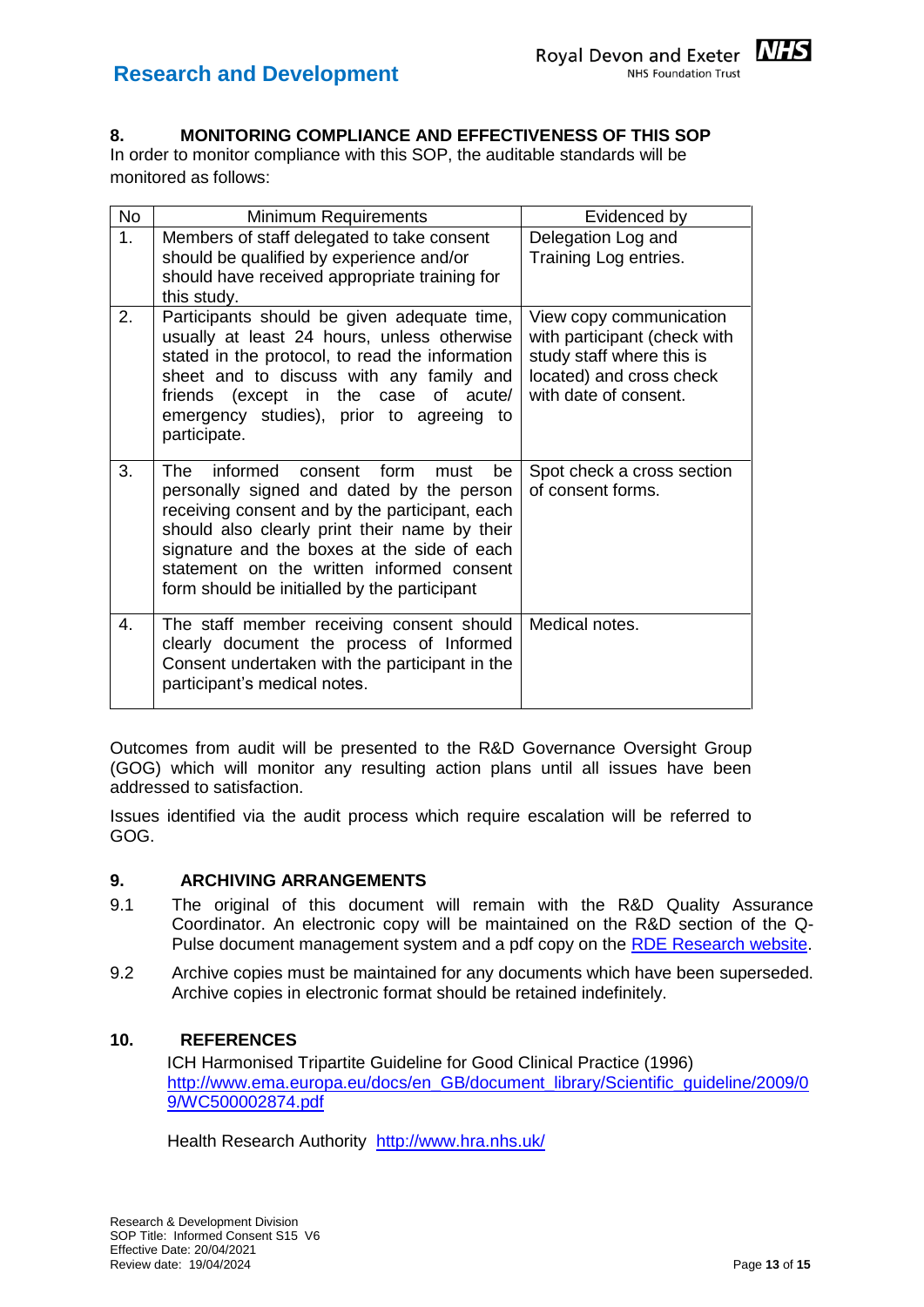



The Medicines for Human Use (Clinical Trials) Regulations 2004 Statutory Instrument **2006/1031, implemented on the 1<sup>st</sup> May 2004 as amended** <http://www.legislation.gov.uk/uksi/2004/1031/contents/made>

The Mental Capacity Act 2005 <http://www.legislation.gov.uk/ukpga/2005/9/contents>